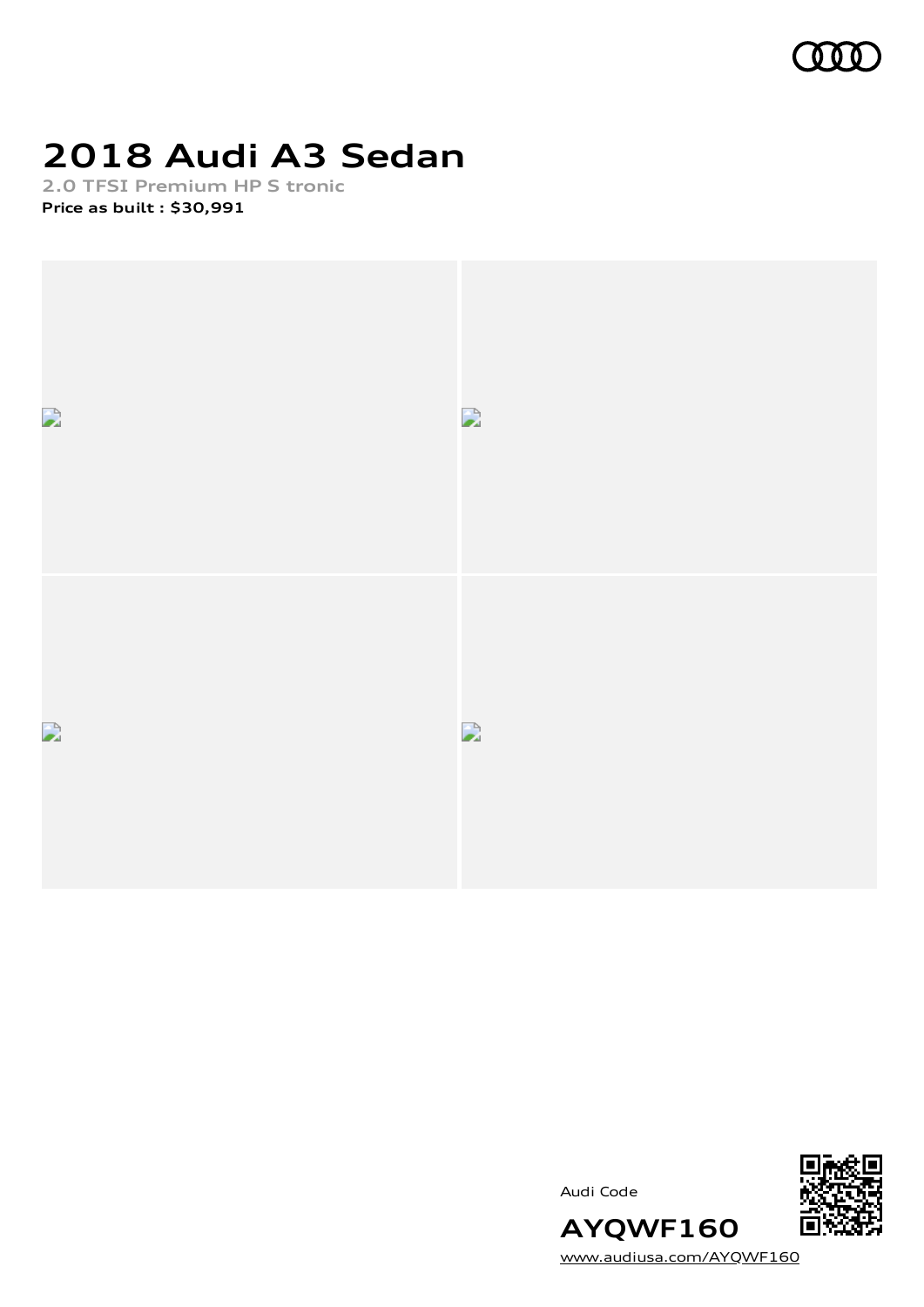# **Summary**

**Audi 2018 Audi A3 Sedan** 2.0 TFSI Premium HP S tronic

**Price as buil[t](#page-11-0)** \$30,991

#### **Exterior colour**

Ibis White

### $\overline{\phantom{a}}$

#### **Further Information**

|                 | N٥           |
|-----------------|--------------|
| Mileage         | 23,880 miles |
| Type of vehicle | Used car     |

**Warranty**

### **Interior colour**

| Seats     | Black |
|-----------|-------|
| Dashboard | Black |
| Carpet    | Black |
| Headliner | Black |

#### **Audi Code** AYQWF160

**Your configuration on www.audiusa.com** [www.audiusa.com/AYQWF160](https://www.audiusa.com/AYQWF160)

**Commission number** 538262890a0e09b1518b

### **Technical Specifications**

| Engine type                  | Four-cylinder                                 |
|------------------------------|-----------------------------------------------|
| stroke                       | Displacement/Bore and 1,984/82.5 x 92.8 cc/mm |
| Torque                       | 221 @ 1,600 - 4,300 lb-ft@rpm                 |
| Top track speed              | 130 mph mph $1$                               |
| Acceleration (0 - 60<br>mph) | 6.6 seconds seconds                           |
| Recommended fuel             | Premium                                       |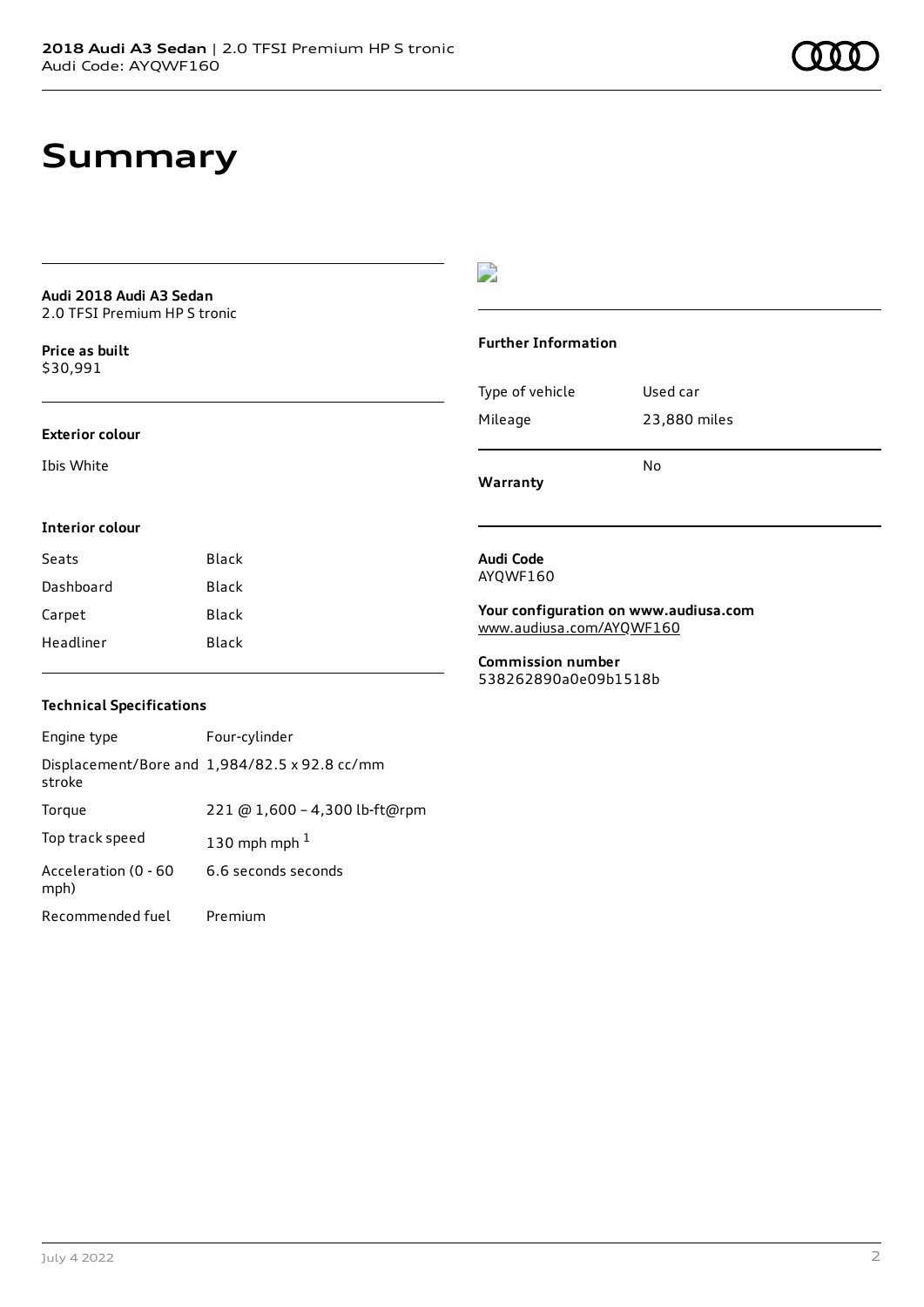# **Equipment**

Ibis White

Audi drive select

Three-spoke multifunction flat-bottom sport steering wheel with S badging and shift paddles

Audi smartphone interface including Apple CarPlay™ and Google™ Android Auto™ for compatible devices

Connectivity package

MMI® radio

Audi advanced key-keyless start, stop and entry

Sport suspension

18" 5-double-spoke design bi-color finish wheels

Convenience package

















**(1/2)**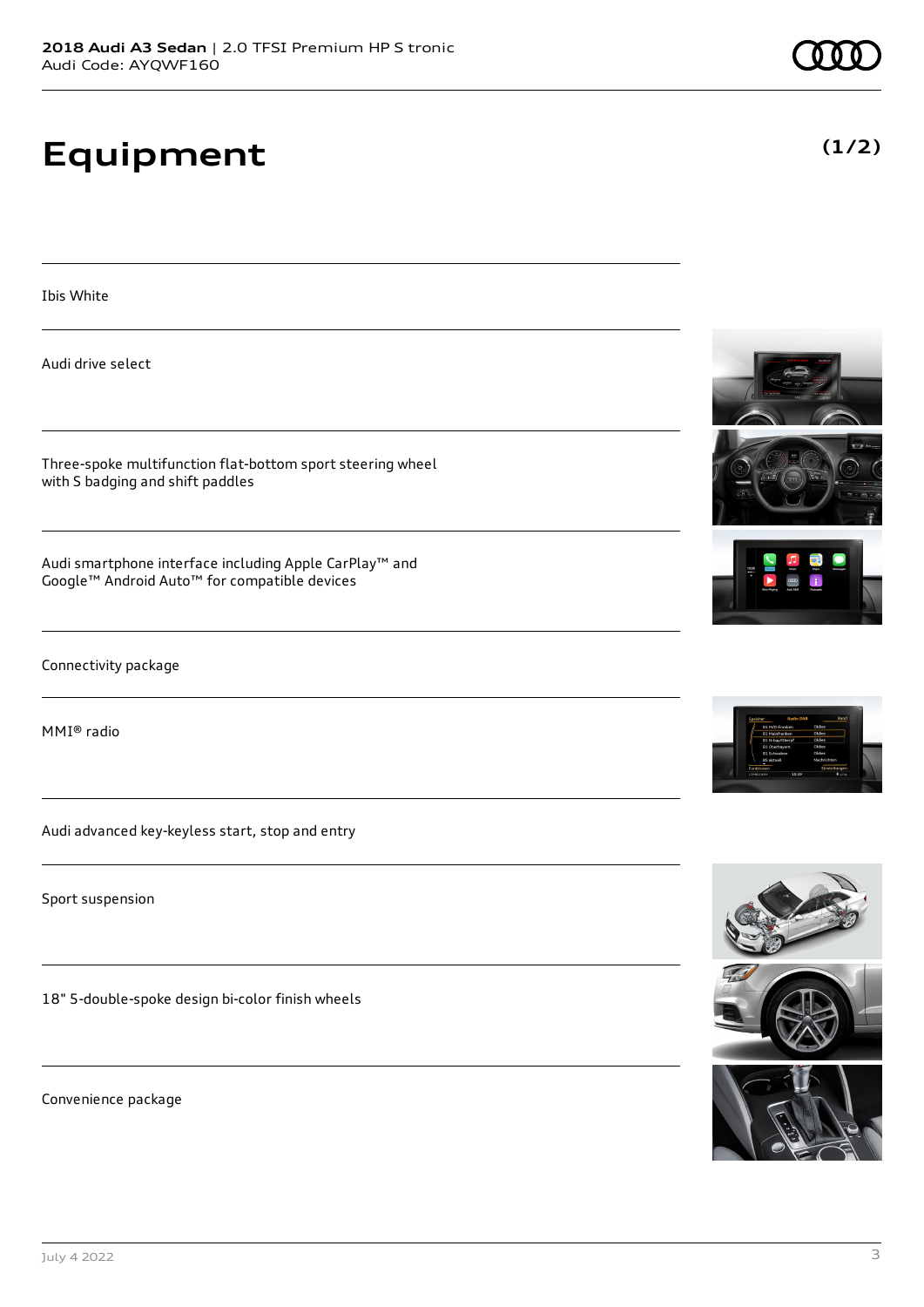# **Equipment**

Ambient LED interior lighting package



**(2/2)**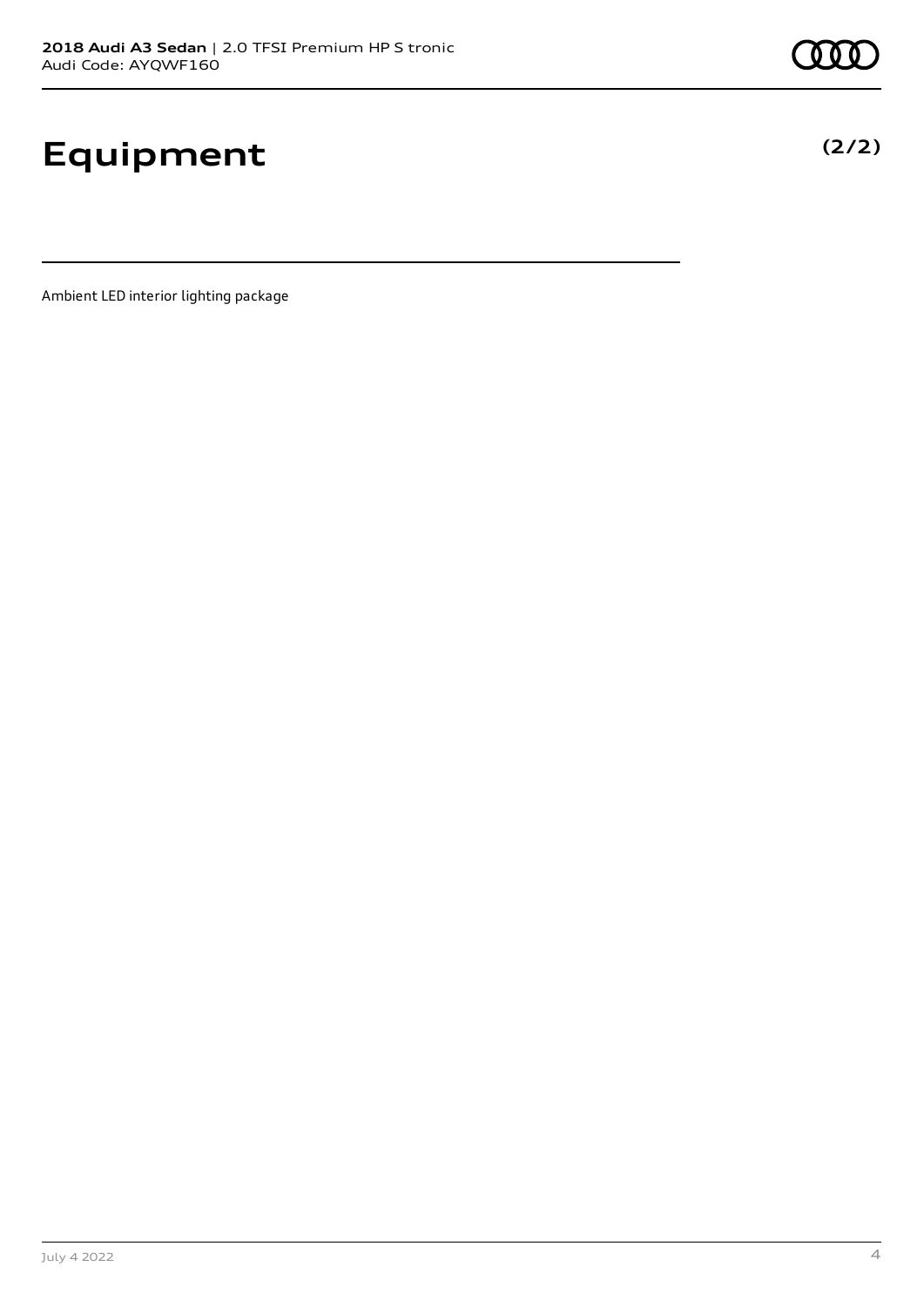# **Standard features**

### 4UB Driver and front-passenger advanced airbags

**Safety and Security**

| 1AS             | Electronic Stability Control (ESC) with<br>traction control (ASR)   |
|-----------------|---------------------------------------------------------------------|
| UH <sub>1</sub> | Electromechanical parking brake                                     |
| 8T2             | Cruise control with coast, resume and<br>accelerate features        |
| 6Y8             | Top track speed of 155 mph                                          |
| 4H3             | Integrated child door locks in rear doors                           |
| 1 N 3           | Electromechanical power steering                                    |
| 7K6             | Tire-pressure monitoring system                                     |
| 4X3             | Front thorax side airbags and Sideguard®<br>head curtain airbags    |
| 8N6             | Rain/light sensor for automatic windshield<br>wipers and headlights |
| 3B7             | Lower Anchors and Tethers for Children<br>(LATCH) in rear seats     |

#### **Exterior**

| 0P <sub>0</sub> | Dual exhaust outlets with chrome tips                    |
|-----------------|----------------------------------------------------------|
| 6XD             | Power-adjustable heated exterior side<br>mirrors         |
| 1S1             | Car jack                                                 |
| 9T 1            | Heated windshield washer nozzles                         |
| 0N4             | 4-link rear suspension                                   |
| 8TH             | Xenon plus headlights with LED daytime<br>running lights |
| 8TB             | Rear fog lights                                          |
| HX9             | 18" 225/40 all-season tires                              |
| 8SK             | LED taillights                                           |
| 4KC             | Side and rear windows in heat-insulating<br>glass        |

### July 4 2022 5

| <b>Exterior</b>  |                                                                                                                   |
|------------------|-------------------------------------------------------------------------------------------------------------------|
| 47F              | Black trim around exterior side windows                                                                           |
| <b>Interior</b>  |                                                                                                                   |
| 011              | Aluminum interior package (climate control<br>vent and door handle surrounds, mirror and<br>window control trims) |
| 3FB              | Panoramic sunroof                                                                                                 |
| 7M3              | Aluminum door sill inlays                                                                                         |
| 6NO              | Black cloth headliner                                                                                             |
| 9AK              | Dual-zone automatic climate control                                                                               |
| 412              | Manual-dimming interior rear view mirror                                                                          |
| 6E3              | Front center armrest                                                                                              |
| 7F <sub>9</sub>  | Leather-wrapped gear selector                                                                                     |
| 3 <sub>NU</sub>  | Load-through facility                                                                                             |
| 7HA              | Without extended leather package                                                                                  |
| N4M              | Leather seating surfaces                                                                                          |
| 4A3              | <b>Heated front seats</b>                                                                                         |
| 5 <sub>M</sub> A | Micrometallic Silver inlays                                                                                       |

#### **Infotainment and Driver Assistance**

| 6K2. | Audi pre sense® front with pedestrian<br>protection |
|------|-----------------------------------------------------|
| 7W1  | Audi pre sense® basic                               |
| KA2  | Rear view camera                                    |
| 9VD  | Audi sound system                                   |
| 9S5  | Driver information system                           |
| OV3  | Sirius XM® Satellite Radio                          |
|      |                                                     |

### **(1/2)**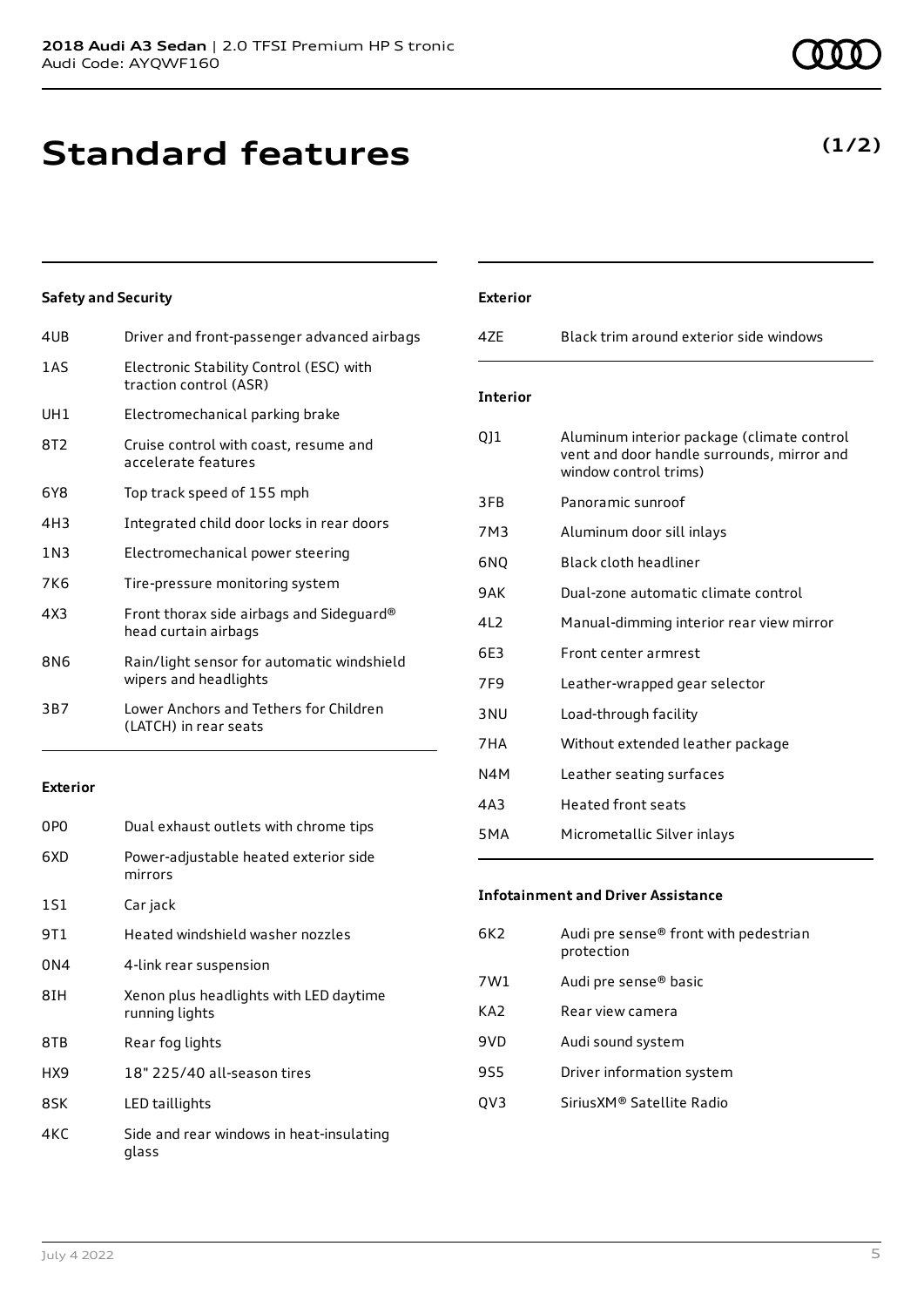**(2/2)**

# **Standard features**

**Infotainment and Driver Assistance**

9ZX BLUETOOTH® wireless technology preparation for compatible devices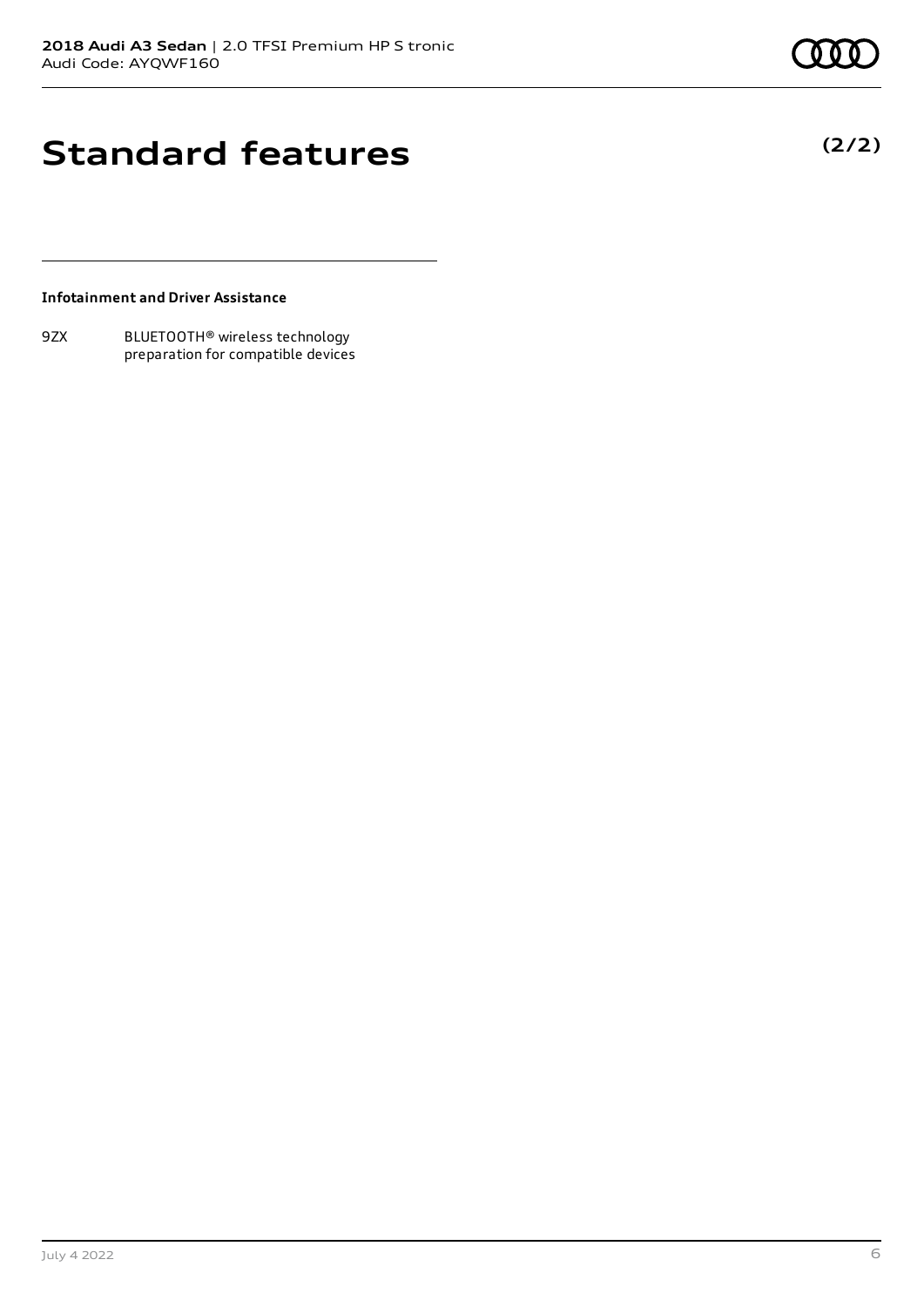# **Dealer remarks**

Thank you for your interest in one of Audi Lubbock's online offerings. Please continue for more information regarding this 2018 Audi A3 Sedan Premium with 23,851mi. Save money at the pump with this fuel-sipping Audi A3 Sedan. The A3 Sedan Premium has been lightly driven and there is little to no wear and tear on this vehicle. The care taken on this gently used vehicle is reflective of the 23,851mi put on this Audi. There is no reason why you shouldn't buy this Audi A3 Sedan Premium. It is incomparable for the price and quality. The quintessential Audi -- This Audi A3 Sedan Premium speaks volumes about its owner, about uncompromising individuality, a passion for driving and standards far above the ordinary.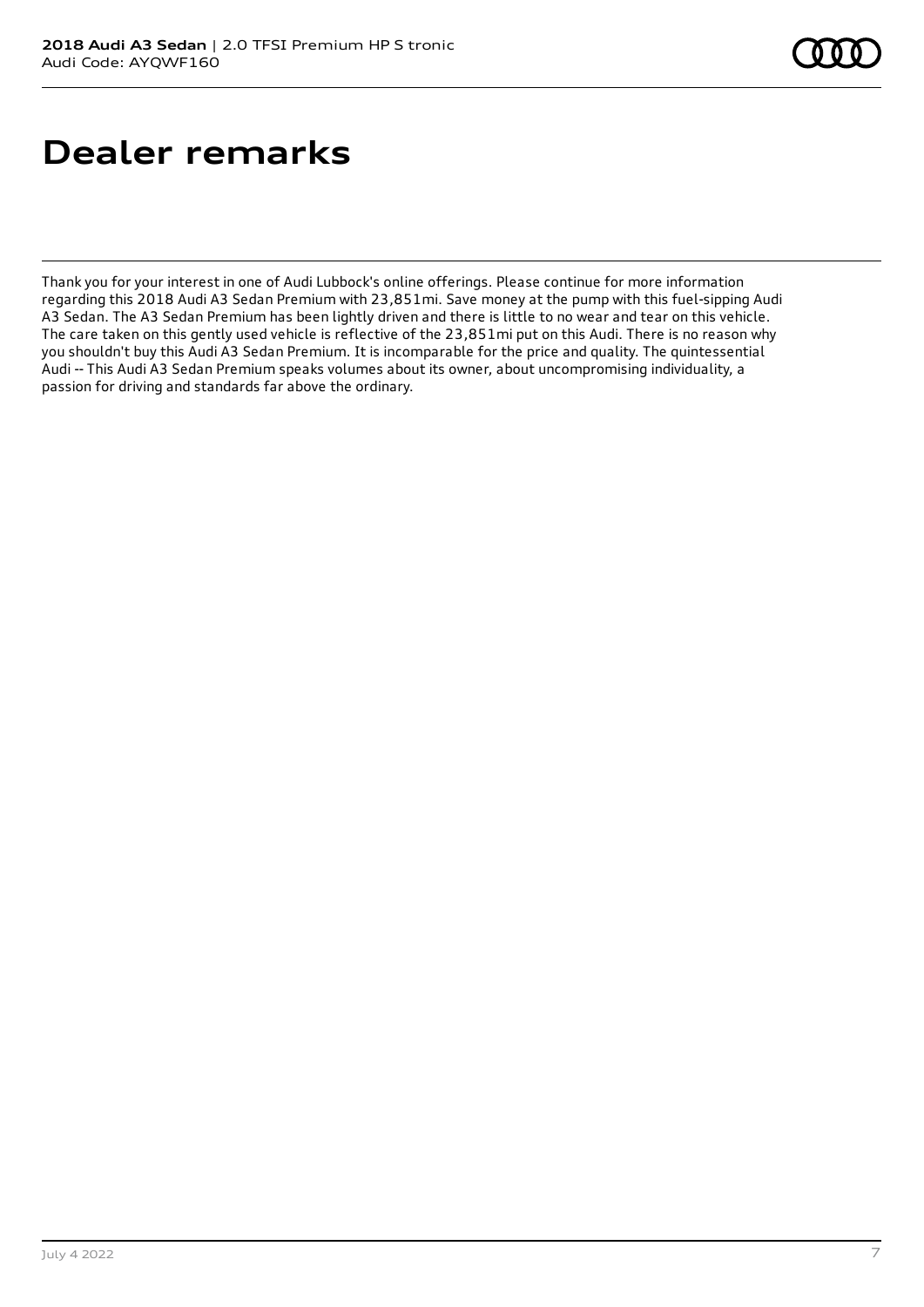# **Technical Specifications**

### **Engineering | Performance**

| Engine type                                 | Four-cylinder                                 | Gear ratios: 6th         | 0.755:1                       |
|---------------------------------------------|-----------------------------------------------|--------------------------|-------------------------------|
| Power Level                                 | 40                                            | Gear ratios: 7th         | 0.635:1                       |
| Displacement                                | 2.01                                          | Gear ratios: Reverse     | 2.901:1                       |
| Max. output ps/hp                           | 186 @ 4,400 - 6,000 @ rpm                     | Drivetrain type          | S tronic <sup>®</sup> dual    |
| Torque                                      | 221 @ 1,600 - 4,300 lb-ft@rpm                 | Gear ratios: Final Drive | 1st-5th 4.769                 |
| Valvetrain                                  | 16-valve DOHC                                 |                          | Reverse 3.444                 |
| Acceleration (0 - 60                        | 6.6 seconds seconds                           | Gear ratios: 4th         | 0.925:1                       |
| mph)                                        |                                               | Transmission             | Seven-speed S                 |
| Engine block                                | Cast-iron                                     |                          | automatic trai<br>wheel drive |
| Induction/fuel injection Turbocharged/TFSI® |                                               | Gear ratios: 5th         | 0.705:1                       |
| Cylinder head                               | Aluminum-alloy                                | Gear ratios: 2nd         | 2.750:1                       |
| stroke                                      | Displacement/Bore and 1,984/82.5 x 92.8 cc/mm | Gear ratios: 3rd         | 1.767:1                       |
| Top track speed <sup>1</sup>                | 130 mph mph                                   | Gear ratios: 1st         | 3.400:1                       |

#### **Electrical system**

| Alternator | 14 Volts - 320A |
|------------|-----------------|
| Battery    | 12 Volts - 59Ah |

### **Transmission | Drivetrain**

| Gear ratios: 6th         | 0.755:1                                                                                            |
|--------------------------|----------------------------------------------------------------------------------------------------|
| Gear ratios: 7th         | 0.635:1                                                                                            |
| Gear ratios: Reverse     | 2.901:1                                                                                            |
| Drivetrain type          | S tronic <sup>®</sup> dual-clutch                                                                  |
| Gear ratios: Final Drive | 1st-5th 4.769: 1, 6th-7th &<br>Reverse 3.444: 1                                                    |
| Gear ratios: 4th         | 0.925:1                                                                                            |
| Transmission             | Seven-speed S tronic <sup>®</sup> dual-clutch<br>automatic transmission with front-<br>wheel drive |
| Gear ratios: 5th         | 0.705:1                                                                                            |
| Gear ratios: 2nd         | 2.750:1                                                                                            |
| Gear ratios: 3rd         | 1.767:1                                                                                            |
| Gear ratios: 1st         | 3.400:1                                                                                            |

#### **Steering**

| Steering type                              | Electromechanical power steering<br>system |
|--------------------------------------------|--------------------------------------------|
| Turning diameter, curb- 36.1 ft<br>to-curb |                                            |
| Steering ratio                             | 15.3:1                                     |

#### **Suspension**

| Front axle | MacPherson strut front suspension |
|------------|-----------------------------------|
| Rear axle  | Four-link rear suspension         |

**(1/2)**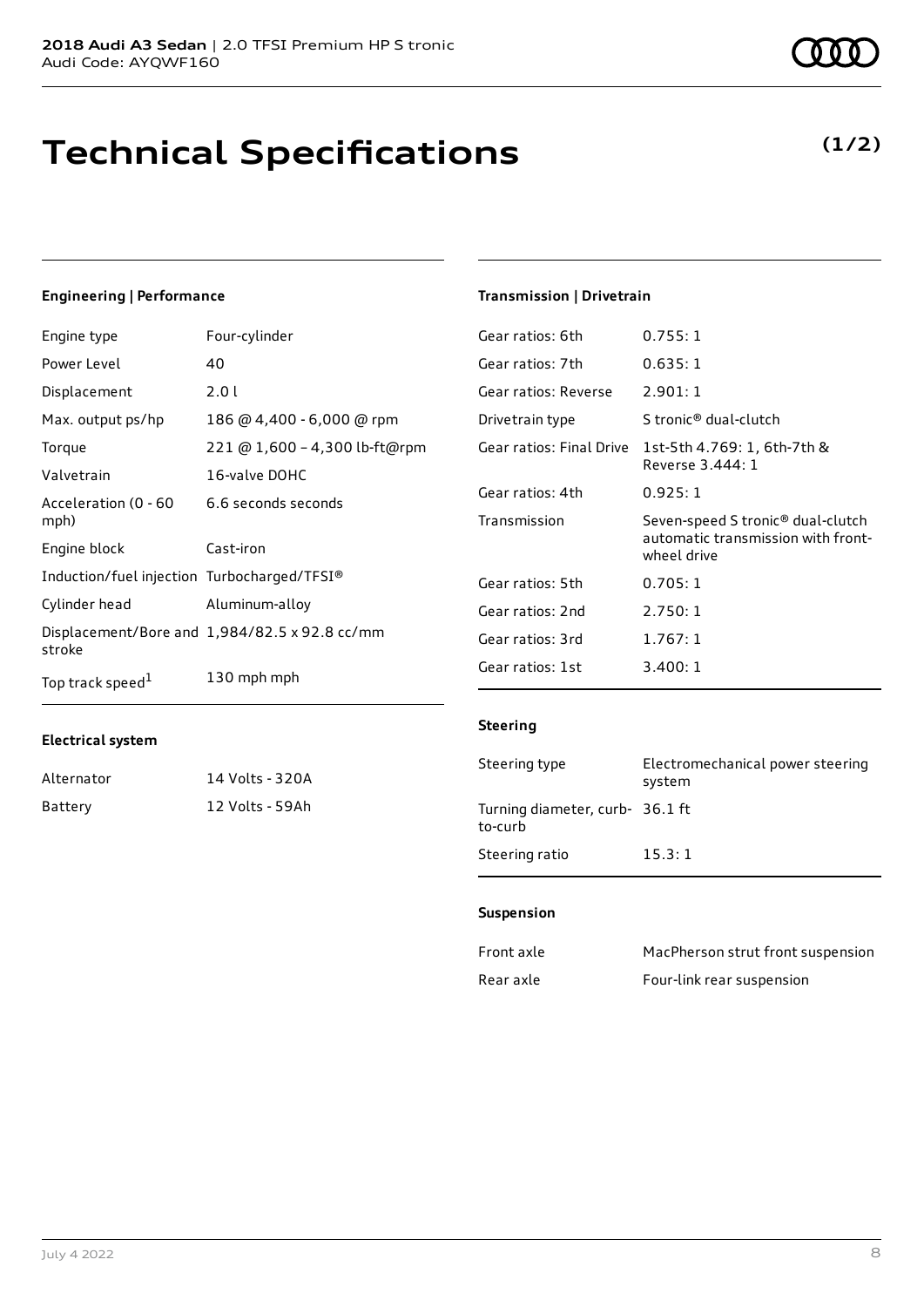# **Technical Specifications**

### **Brakes**

| <b>Front brakes</b>  | 12.3 (ventilated disc) in                                                                                           | Seating capacity                          | 5              |
|----------------------|---------------------------------------------------------------------------------------------------------------------|-------------------------------------------|----------------|
| Rear brakes          | 10.7 (solid disc) in                                                                                                | Shoulder room, rear                       | 5.             |
| Parking brake        | Electromechanical                                                                                                   | Head room with front<br>sunroof           | $\overline{3}$ |
|                      |                                                                                                                     | Leg room, rear                            | 3.             |
| <b>Body</b>          |                                                                                                                     | Shoulder room, front                      | 5,             |
| Material             | Lightweight construction<br>technology - fully galvanized steel<br>unibody with aluminum hood and<br>front subframe | Head room with rear<br>sunroof            | $\overline{3}$ |
|                      |                                                                                                                     | Leg room, front                           | $\overline{4}$ |
| Corrosion protection | Multistep anti-corrosion protection                                                                                 | Cargo volume, rear<br>seatbacks up/folded | $\mathbf{1}$   |

#### **Warranty | Maintenance**

| Warranty    | 4-year/50,000-mile Audi New<br>Vehicle Limited Warranty                       |
|-------------|-------------------------------------------------------------------------------|
| Maintenance | 12-month/10,000-mile (whichever<br>occurs first) NO CHARGE first<br>scheduled |

#### **Exterior Measurements**

| Height                        | 55.7 in                       |
|-------------------------------|-------------------------------|
| Length                        | 175.5 (175.7 with S line®) in |
| Wheelbase                     | 103.8 in                      |
| Drag coefficient              | $0.30$ Cw                     |
| Overall width with<br>mirrors | 77.2 in                       |
| Track rear                    | 60.1 in                       |
| Track front                   | 61.2 in                       |
| Curb weight                   | 3,197 lb                      |

#### **Interior measurements**

| Seating capacity                          | כ                     |
|-------------------------------------------|-----------------------|
| Shoulder room, rear                       | 53.0 in               |
| Head room with front<br>sunroof           | $36.5$ in             |
| Leg room, rear                            | 35.1 in               |
| Shoulder room, front                      | 54.8 in               |
| Head room with rear<br>sunroof            | $36.1$ in             |
| Leg room, front                           | 41.2 in               |
| Cargo volume, rear<br>seatbacks up/folded | 12.3/N/A cu ft, cu ft |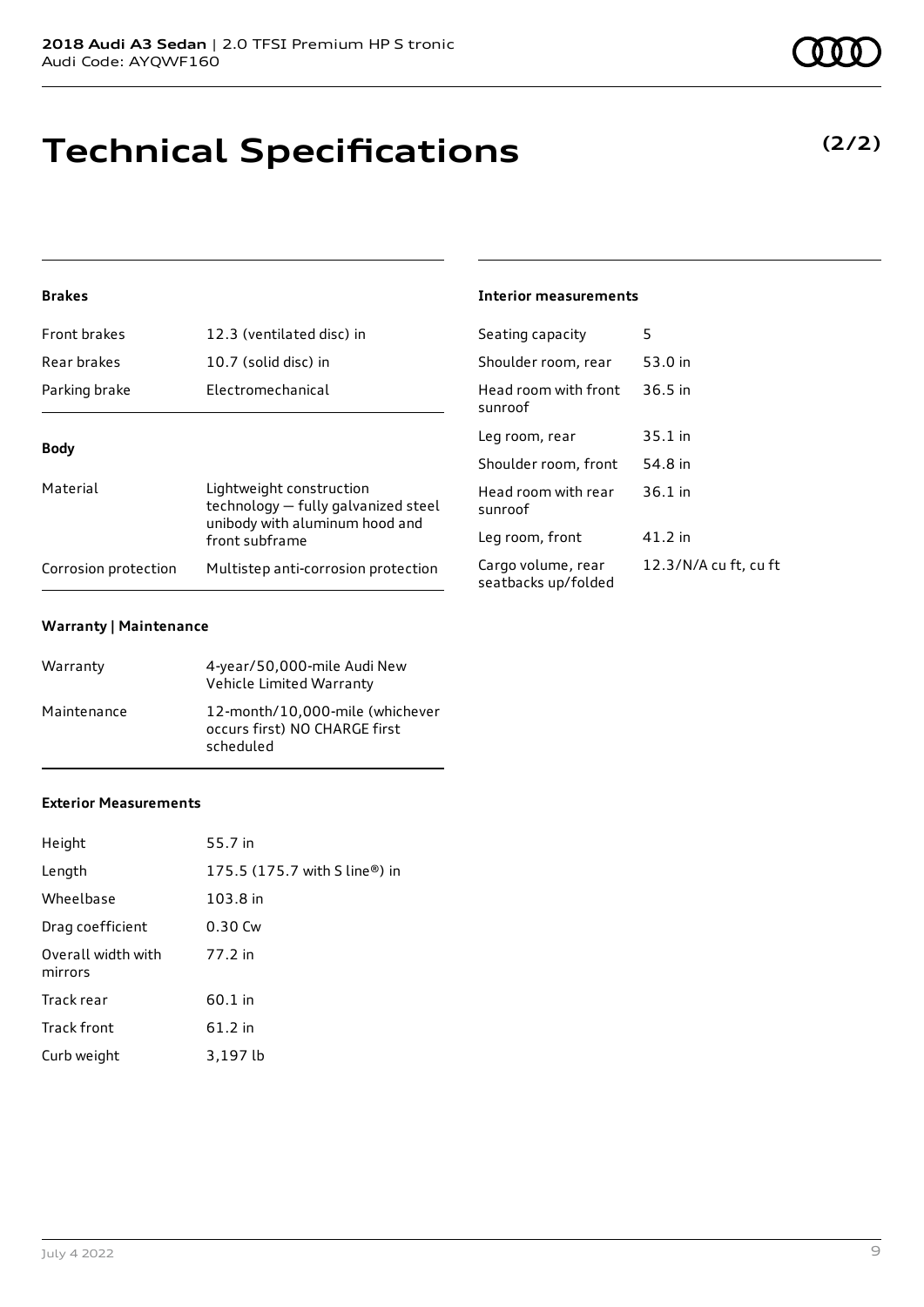## **Consumption- and emission**

**Consumption by NEDC**

combined 29 mpg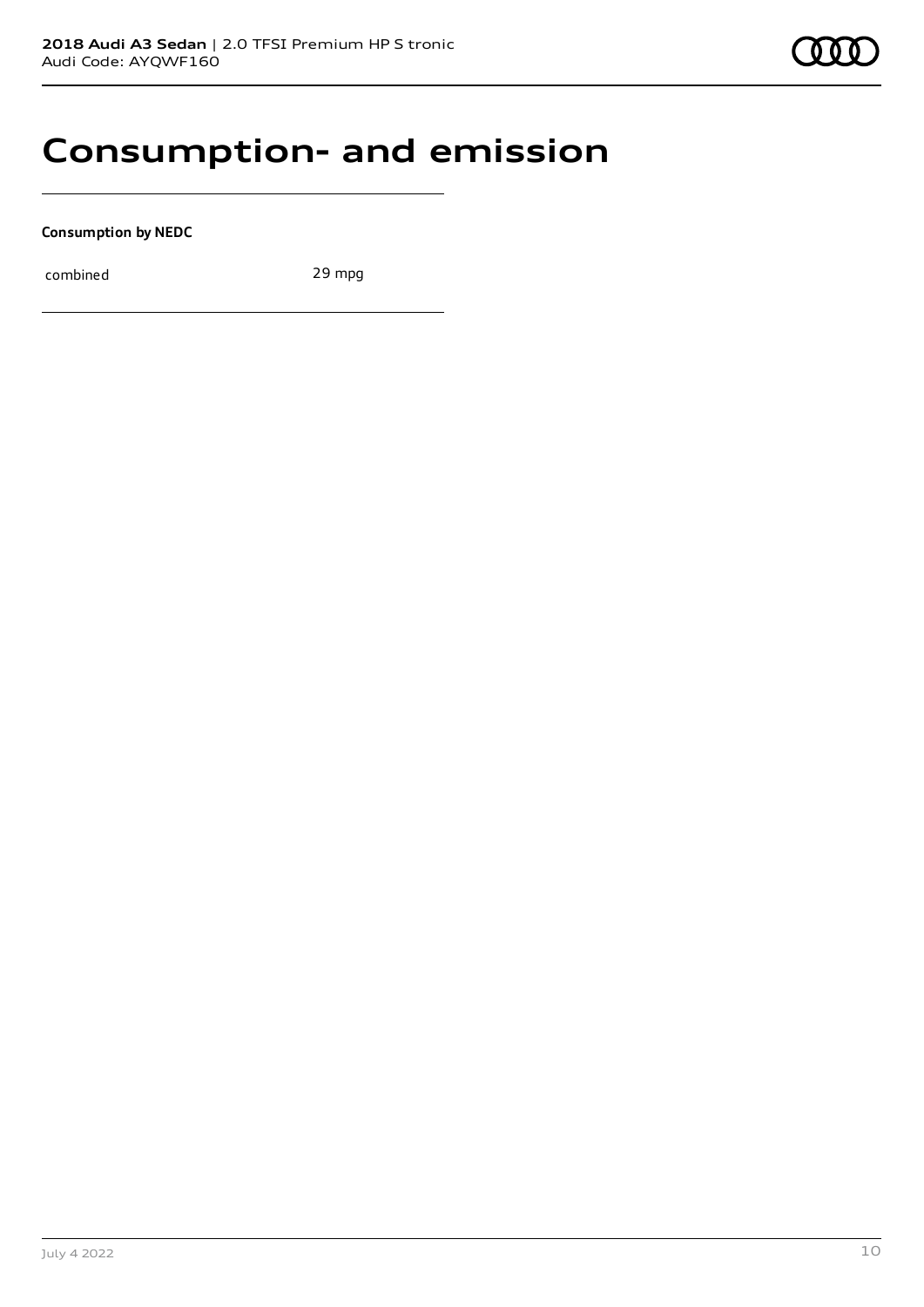

## **Contact**

Dealer **Audi Lubbock**

1949 W Loop 289 79407 Lubbock TX

Phone: 8773860375 FAX: 8067014540

www: [https://www.audilubbock.com](https://www.audilubbock.com/)